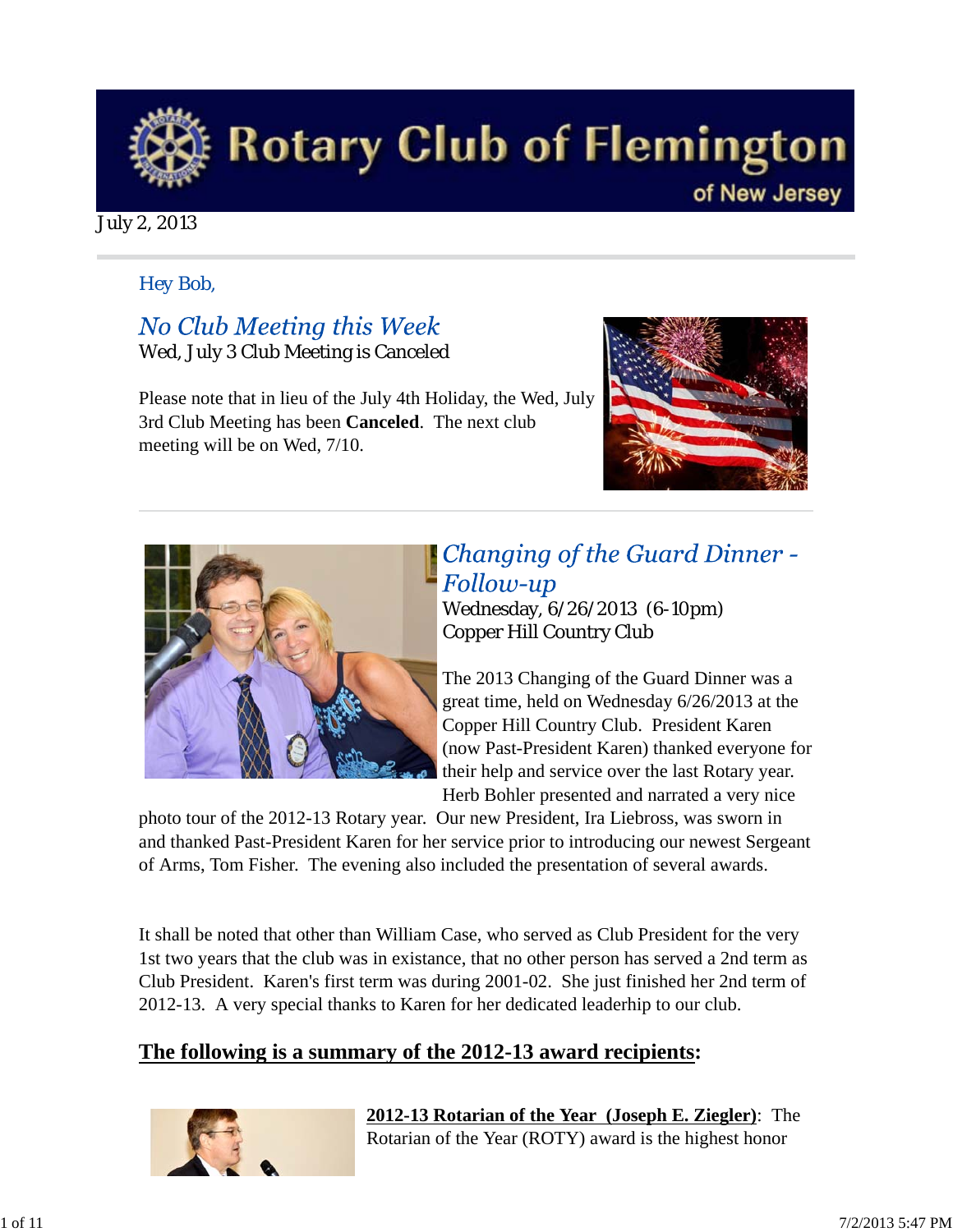

given annually to the member that has provided the most significant "Service Above Self" contribution to the 5 Avenues of Service over the most recent Rotary year. The 5 Avenues of Service are: Club Service, Community Service, International Service, Vocational Service and New Generations (a new service avenue recently approved by

Rotary International on April 28, 2010). The recipient is selected by the ROTY Committee, which consists of all prior recipients of the award. The award was presented by Lynn Hyman, who is last year's ROTY recipient. Joe will be the presenter of next year's award, and so on. Congratulations, Joe!!!



### **2012-13 Paul Harris Fellow (Christopher C. Venditti)**:

The Paul Harris Fellow (PHF) award is an annual award given to the member that has provided a significant "Service Above Self" contribution to the 5 Avenues of Service over their entire history of being in the club. The recipient is selected by the PHF Committee, which consists of all prior members of the award. Congratulations, Chris!!!

The Paul Harris Fellow Award, as presented by Flemington Rotary, is not to be confused with the Paul Harris Fellow Recognition, which all members receive automatically after contributing \$1000 or more to the Rotary International Foundation for the "Annual Programs" fund. Most members contribute to the RI Foundation via the "Every Rotarian, Every Year" program by giving \$100 annually to the Foundation.



**2012-13 Distinguished Service (Daniel "D.J." Wright)**: The Distinguished Service award is annually presented by the current Club President based upon a members significant contributions to the club as viewed through their eyes. The Club President is in continual contact with club members and is aware of the contributions that each members make, even if those contributions are not readily noticed by all other members. Thus, the award recipient is selected directly by the Club President. Congratulations, D.J.!!!



**2012-13 Silent Sneaker (Bob Chittenden)**: The Silent Sneaker award is annually pr esented by the current Club President based upon a members significant contributions to the club, however, in a way that most other club members would never have seen or recognized. Thus the name Silent Sneaker.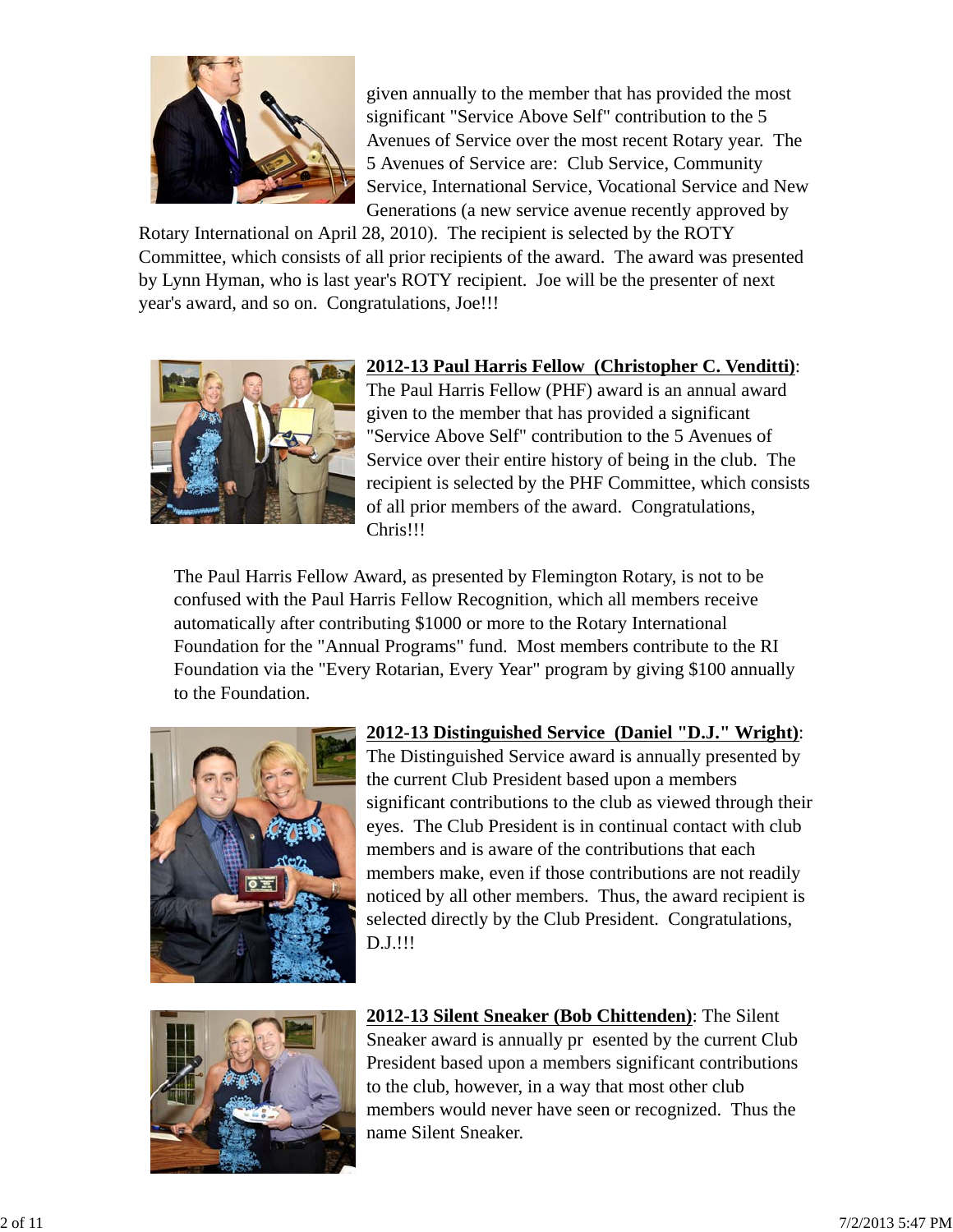



**2012-13 Perfect Attendance Awards**: The following members were acknowledged for their years of Perfect Attendance, as presented by Club Secretary, Bob Chittenden:

| <b>Ed Zanetti</b>     | 42 years |
|-----------------------|----------|
| <b>Bob Chittenden</b> | 10 years |
| <b>Terry Ownes</b>    | 8 years  |
| <b>Joe Ziegler</b>    | 4 years  |
| <b>Lynn Hyman</b>     | 2 years  |
| <b>Chris Venditti</b> | 2 years  |
| <b>Karen Widico</b>   | 2 years  |
| John Zullo            | 2 years  |
| <b>Jim Davidson</b>   | 1 year   |
| <b>Ira Liebross</b>   | 1 year   |



Photo Album - Changing of the **Guard Dinner** Wed, June 26, 2013

**Click here** or the photo to the left for the Photo Album of the 2013 Changing of the Guard Dinner.

A special thanks to the Rev. Dr. Herb Bohler for

taking all of the photos and generating the album.

## Schedule of 2013-14 Board Meetings

President Ira has set the schedule for the 2013-14 Board Meetings. Please note your calendars. With the exception of July and January, the Board Meetings will be held on the 1st Thursday of the month. In July and January, the meetings will be on the 2nd Thursday.



The schedule is: July 11, August 1, Sept 5, Oct 3, Nov 7, Dec 5, January 9, Feb 6, March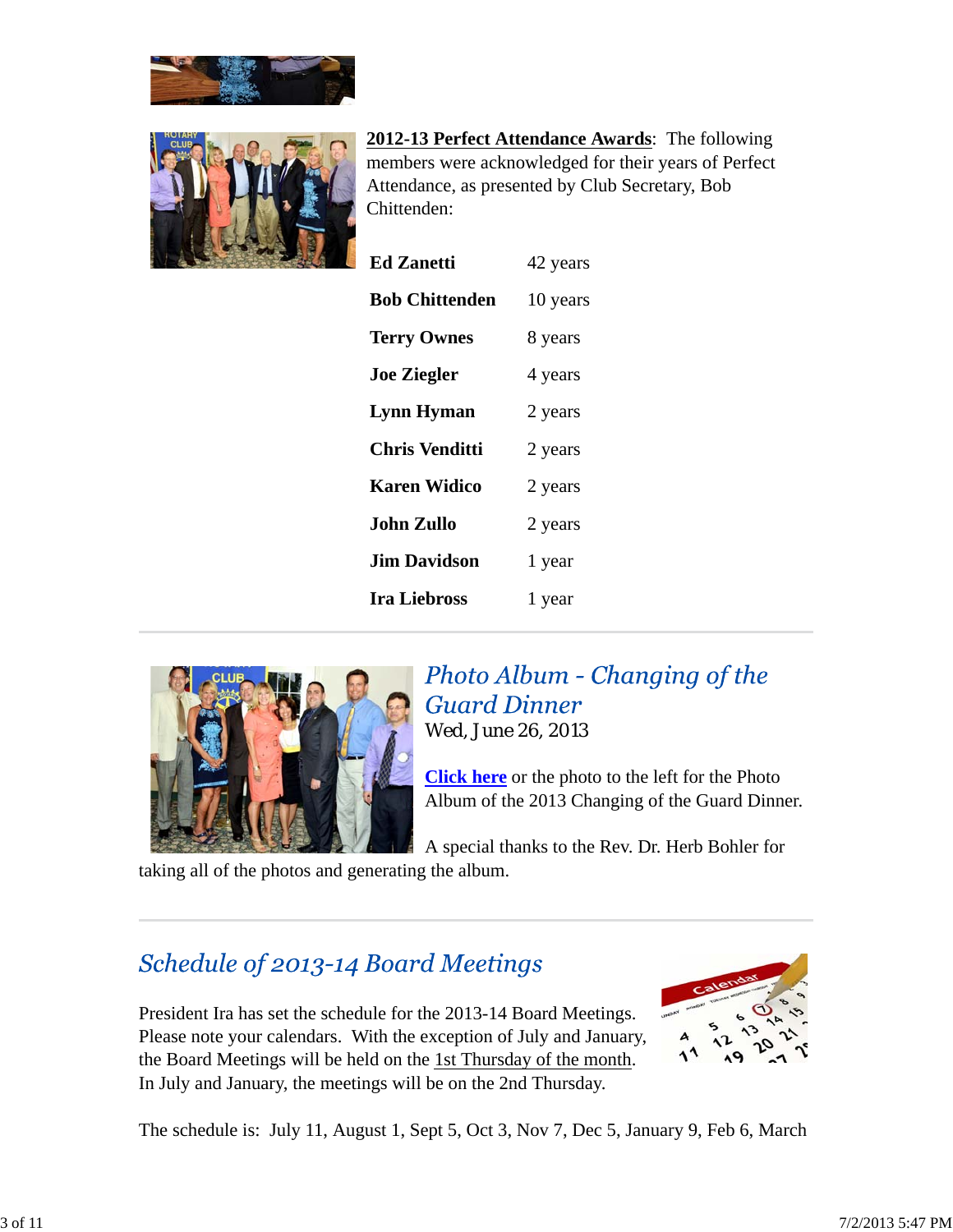

## **Eagle Scout Court of Honor**

On Saturday, June 29, 2013, the Rotary Club of Flemington presented an Eagle Scout Certificate of Achievement to four (4) young men of Troop 1969 who have earned the Boy Scouts of America's (BSA) Highest Rank: **Eagle Scout**. The Eagle

Scout Court of Honor took place at the Stanton Reformed Church in Stanton, NJ.

Certificates, on behalf of Flemington Rotary and the International Fellowship of Scouting Rotarians, were presented to **Lyell S. Buttermore, Erik T. Ferenczy, R. Tucker Gaccione and Kameron M. Ginder**.

The ceremony included recognition of the attaining of the Eagle Scout Rank. A demonstration of commitment, achievement, leadership and service.

We in Rotary share many of the same values as Scouting: among them, a vision for a better world, honorable dealings with our fellow man, and service to others - in the same way Scouts promise to serve their country, their fellow Scouts, and those in need.

Rotary, like Scouting, is world-wide. Our motto is Service Above Self, which a Scout may describe as "To help others at all times".

A gift was also presented to the parents of each Eagle Scout, which was an art print signed by the artist himself, Joseph Csatari. Mr. Csatari has been the BSA's official artist since 1977, following Norman Rockwell.

A special thanks to District Governor Nominee, Hal Daume, for generating the Presentation package and making all of the arrangements for the presentation to occur. Hal helped Rotary District 7510 start this program in July 2009. Since then, over 450 Eagle Scouts have been honored in similar ceremonies.

Pictured Above (from left to right): Lyell S. Buttermore (Eagle Scout), Erik T. Ferenczy (Eagle Scout), Bob Chittenden (Flemington Rotary), R. Tucker Gaccione and Kameron M. Ginder.



A Special Thanks to "Unity Bank" For being the \$2500 Top Dog Sponsor of the Dog Walk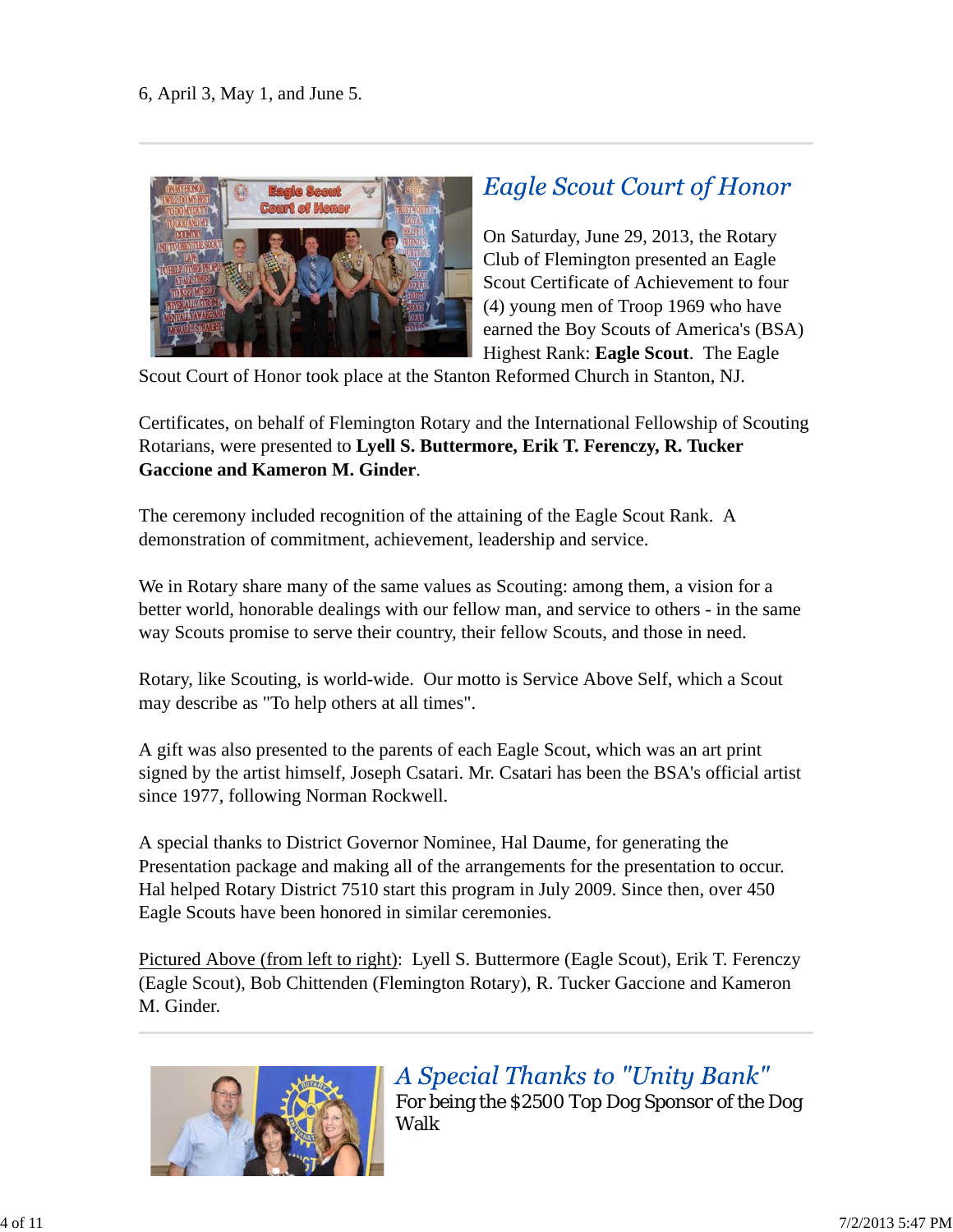

At the June 19th Flemington Rotary Meeting, Dog Walk Co-Chairs Jim Davidson and Lynn Hyman presented a thank you plaque to Michele Kavanagh of Unity Bank for being a very generous \$2500 Top Dog sponsor of the Dog Walk for the 4th year in a row.

Pictured at the left is Jim Davidson, Michele Kavanagh and Lynn Hyman. Photo by the Rev. Dr. Herb Bohler.

# Garden Workshop with 4H

The following is a list of dates for upcoming Vegetable Gardening workshops from Carl Lewis:



Upcoming Workshop dates (**on Thursdays between 3:30 to 5:30pm**): Planning an Autumn Vegetable Garden........................ Thursday, 7/18

### Ves Berg - Flemington Rotary's Youth Exchange Student 2012-2013 School Year



RCOF is hosting **Ves Berg** as our Youth Exchange Student for the 2012-13 school year. Please consider inviting Ves to do something fun with you and your family. She is a delightful, smart and fun young lady. Ves can be reached on her cell phone at (908) 303-7189.

Host Family: Vanderborght Family 60 Hamp Road - Lambertville, NJ 08530 Tel(609) 397-3638 Ves Cell(908) 303-7189

# **Rotary District 7510 News**

**Rotary and Rutgers Project - "Growing Lives One Seed at a Time"** is a unique garden pilot initiative involving the partnership of Rotary International and Rutgers University and its Entities in 5 counties throughout Central New Jersey. The partnership is committed to focusing on providing opportunities for accommodating a broad spectrum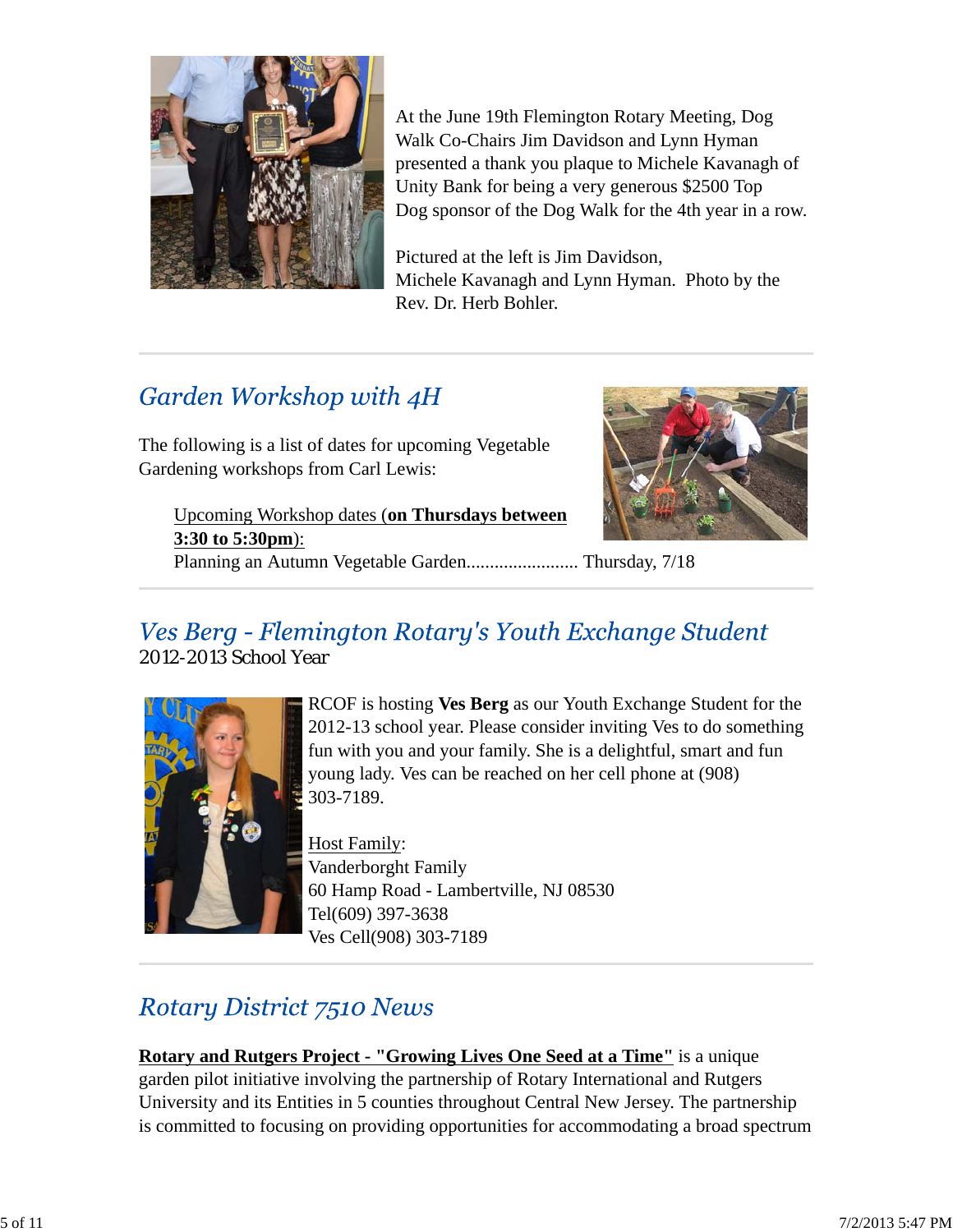of audiences, with varying and diverse limitations, ages, and abilities via Enabling Gardens. The partnership will plan, design, introduce, and implement Enabling Garden Spaces, which by definition are growing environments that invite and permit participation by various individuals or groups. Who can benefit? Answer: People of all ages at any stage of life. **Click Here to Read More**

### **District 7510 News**: **Click Here to View the Current 2013 District News**

### **Clinton Sunrise Rotary - Upcoming Events**

**Clinton Sunrise Rotary Press Release - Rubber Ducks Battle Cancer in Clinton, NJ (Sun, 7/14)**: At 2pm on Sunday, July 14th this year, hundreds of yellow rubber ducks will be fighting cancer in Clinton NJ. In this 24 year tradition, the Clinton Sunrise Rotary Club will release the ducks into the scenic Raritan River where they will race to raise funds for the American Cancer Society and The Cancer Support Community CNJ. Click here for more info.

**Clinton Sunrise Rotary Press Release - 33rd Annual Sprintin Clinton 5K Race (Sun, 7/14)**: The Clinton Sunrise Rotary is pleased to announce the continuance of a Clinton tradition with their 33rd annual Sprintin Clinton, a 5K race and 1 mile fun run/walk scheduled for Sunday, July 14th. The race begins at 6:30pm and typically attracts several hundred runners and countless spectators. Entry fees are \$25 for the 5K and \$12 for the Fun Run/Walk until 7/4. After that date, fees go up to \$30 & \$15 respectively. Entry forms, in addition to sponsorship opportunities, are also available on the website. Click here for more info.

### **Upcoming Dates to Note**

#### **Summary of Upcoming Meeting Programs:**

Wed, 7/03: **NO MEETING - Canceled in lieu of the July 4th Holiday** Wed, 7/10: Lynn Hyman: Signs of Abuse in the Family Setting Wed, 7/17: OPEN Wed, 7/24: OPEN Wed, 7/31: OPEN

Wed, 8/07: Lynn Arnold: County Flu Clinics Wed, 8/14: OPEN Wed, 8/21: OPEN Wed, 8/28: OPEN

### **Next RCOF Board Meeting:** Thurs, 7/11/2013 at 6:00 PM (usually the 1<sup>st</sup> Thursday). Meeting location is Hunterdon Prevention Resources, 4 Walter Foran Blvd., Unit 410, Flemington. ALL club members are invited to attend the meeting.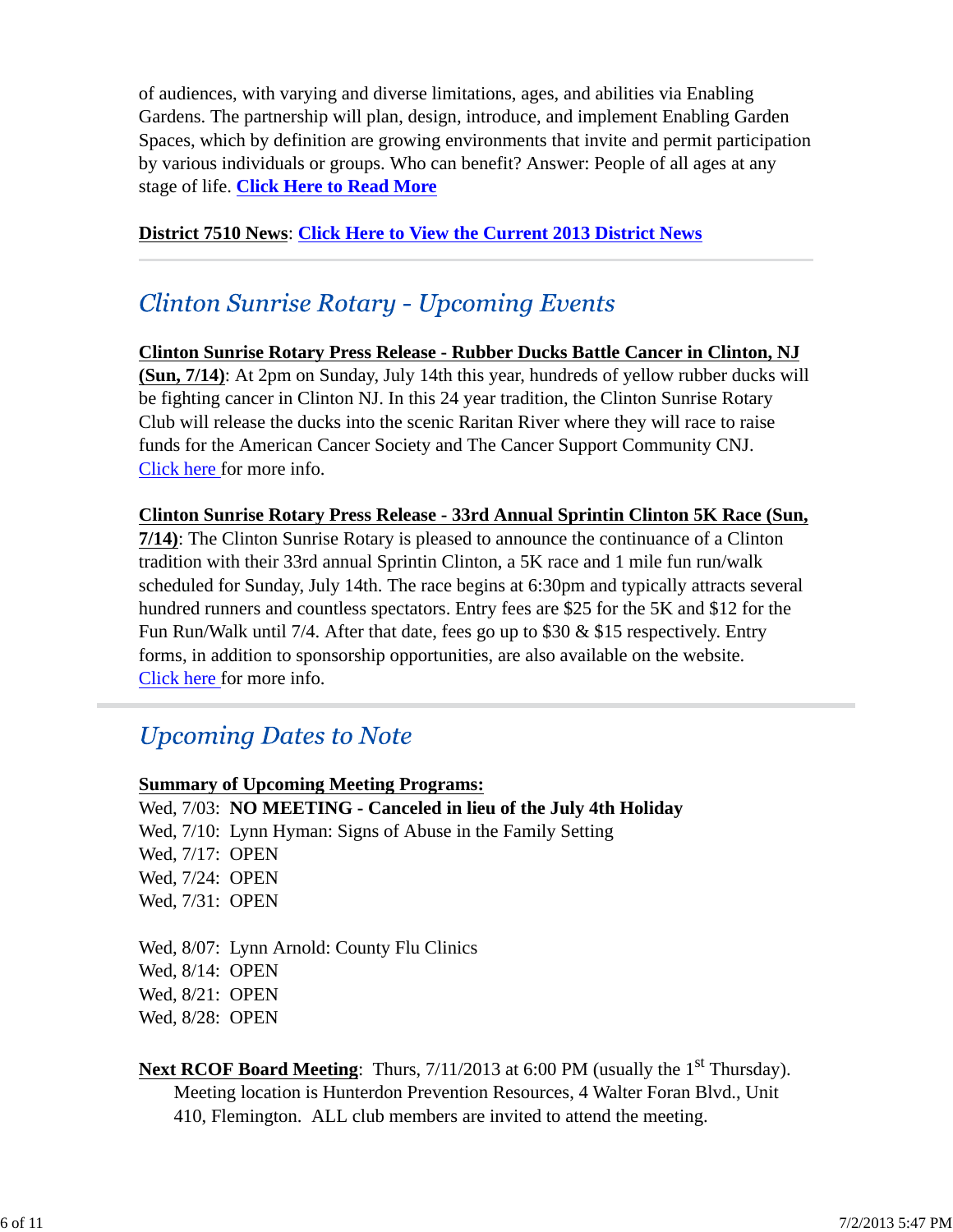**Next Membership Meeting**: Wed, 7/10/2013 at 1:30 PM (usually the 2<sup>nd</sup> Wednesday).

### **Upcoming RCOF Club Events, Fundraisers, Fellowship Events, Etc**.:

Sat, Oct TBD............. **Pancake Day** at H.C.R.H.S. Commons

### **Rotary District 7510 Events & Functions:**

|                                   | Mon, 10/7 Vocational Assembly at the Pines Manor, Edison                    |
|-----------------------------------|-----------------------------------------------------------------------------|
|                                   | Thurs, 10/10 Homes of Hope Intercity Dinner - Hotel Somerset-Bridgewater    |
|                                   | Mon, $11/4$ <b>Eat, Drink &amp; Share</b> - The Pines Manor, Edison (6-9pm) |
| May 2-3, 2014 District Conference |                                                                             |

**COMMITTEE LIST**: Click the link for a listing of all current Club Committee's and its members.

#### **Login-In to the "Members Only" Section of the website to view**:

1) Past E-MONGER & NEWSMONGER ISSUES: Click to view past issues. Began Aug. 9, 1950.

2) New Member Information: Do you have someone you think would be a good potential member? If so, please contact Membership Committee Chair Joe Ziegler to learn the process prior to initiating an application. In the meanwhile, click the link for information on the club and financial requirements.

3) RCOF Membership Proposal Form: Click the link to download the "Membership Proposal Form".

### **Rotary Website Links**:

Rotary International: www.Rotary.org Rotary District 7510: www.RotaryNJ.org

**Nearest Rotary Club Meetings**: As A Rotarian, you are Welcome to attend a Rotary Club meeting anywhere in the world. Click here for some nearby Rotary meetings.

RI President's Call for Action in **2013-2014**: **"Engage Rotary, Change Lives"**

**Rotary Club of Flemington - Our 90th Year**

Founded October 3, 1923 \* Charter #1529 \* District 7510

| President |
|-----------|
|           |
|           |
|           |
|           |

#### **Ira Liebross**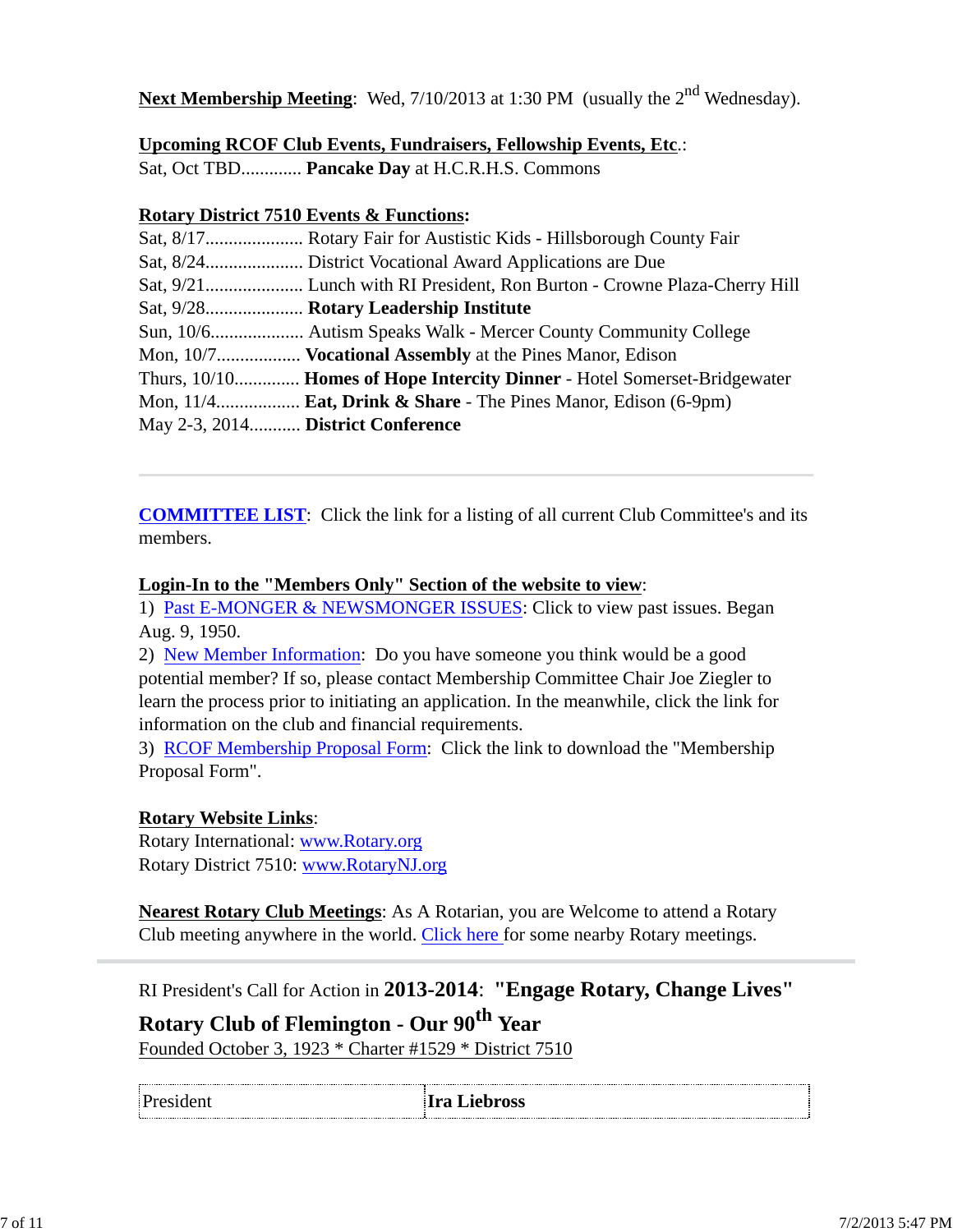| President-Elect                          | <b>Lynn Hyman</b>                                  |
|------------------------------------------|----------------------------------------------------|
| Secretary                                | <b>Michele Kavanagh</b>                            |
| Treasurer, General                       | <b>Bob Newland</b>                                 |
| Treasurer, Lunch                         | D.J. Wright                                        |
| <b>Board Members</b>                     | <b>Karen Widico</b> (immediate past president)     |
|                                          | <b>Jim Davidson</b>                                |
|                                          | <b>Nancy Kahl</b>                                  |
|                                          | <b>Mick Schaible</b>                               |
|                                          | Chris Venditti                                     |
| Sergeant-at-Arms                         | <b>Tom Fisher</b>                                  |
| <b>RI</b> President                      | <b>Ron D. Burton</b> (Norman, Oklahoma, USA)       |
| District Governor (DG)                   | Tulsi R. Maharjan (Branchburg, NJ)                 |
| District Governor Elect (DGE)            | Melvin I. Kevoe "Mel" (Springfield, NJ)            |
| District Governor Nomimee (DGE)          | Hal Daume (Berkeley Heights, NJ)                   |
| <b>Assistant District Governor (ADG)</b> | <b>Michael Toscani</b> (Lambertville-New Hope, PA) |

Club Meetings: **Wednesday, 12:15 pm, Copper Hill Country Club** 100 Copper Hill Road, Ringoes 08551 Board Meetings: **First Thursday of the month, 6:00 pm**



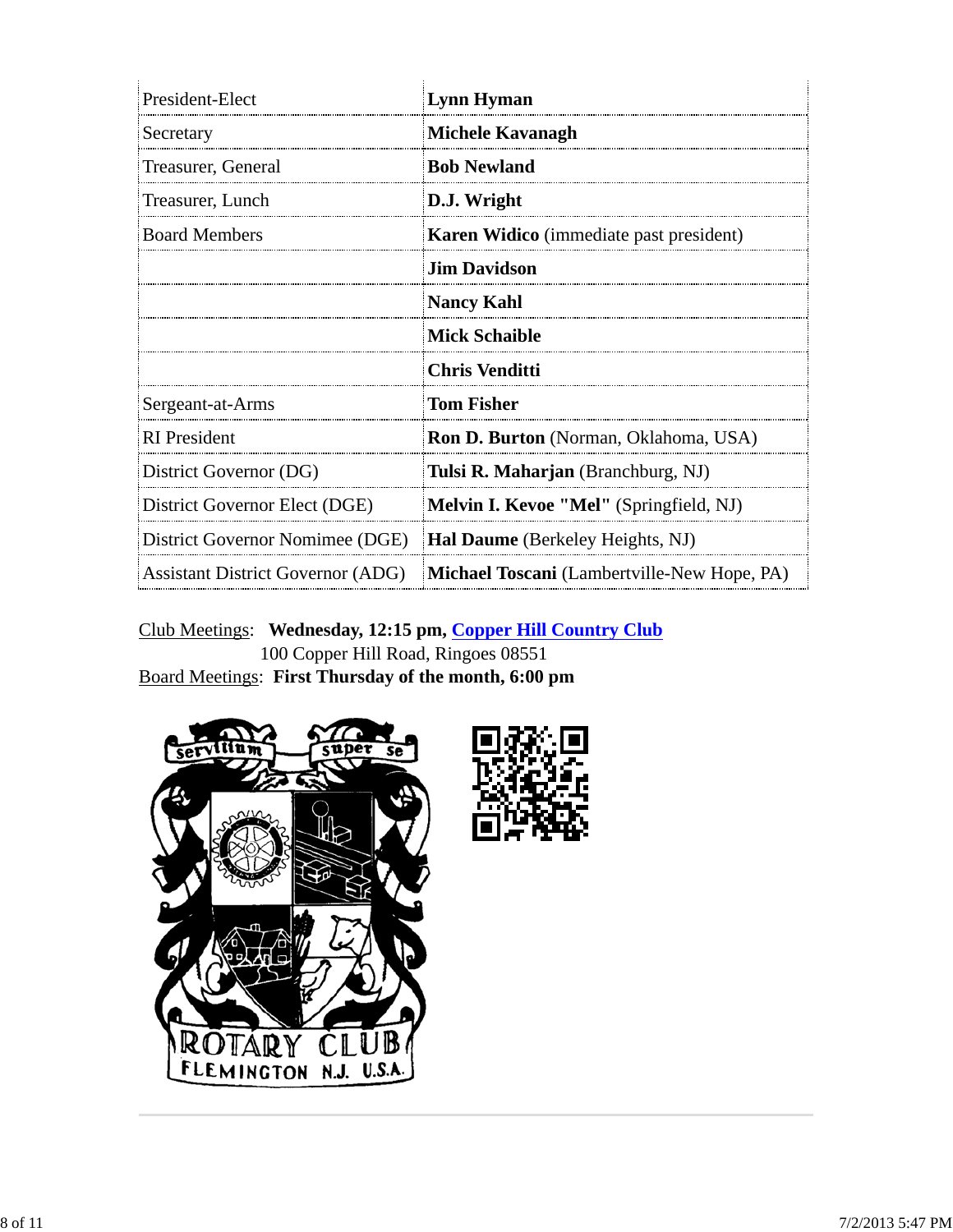**MISSION STATEMENT**: The mission of Rotary International is to assist and guide Rotarians and Rotary clubs to accomplish the Object of Rotary to ensure Rotary's continuing relevance and to help build a better world, emphasizing service activities by individuals and groups that enhance the quality of life and human dignity, encouraging high ethical standards, and creating greater understanding among all people to advance the search for peace in the world.

**THE OBJECT OF ROTARY**: The object of Rotary is to encourage and foster the ideal of service as a basis of worthy enterprise and, in particular, to encourage and foster:

**1st**: The development of acquaintance as an opportunity for service;

**2nd**: High ethical standards in business and professions, the recognition of the worthiness of all useful occupations, and the dignifying of each Rotarian's occupation as an opportunity to serve society;

**3<sup>rd</sup>**: The application of the ideal of service in each Rotarian's personal, business and community life;

**4th**: The advancement of international understanding, goodwill, and peace through a world fellowship of business and professional persons united in the ideal of service.

**THE 4-WAY TEST**: "Of the things we think, say or do:

- **1st**: Is it the Truth?
- 2<sup>nd</sup>: Is it Fair to all concerned?
- **3rd**: Will it build goodwill and better friendships?
- **4th**: Will it be beneficial to all concerned?"

### **ROTARY's AVENUE'S OF SERVICE**:

**1)** Through **Club Service**, we have fun, build lasting friendships, and make sure that our club runs well.

**2)** Through **Vocational Service**, we volunteer our professional skills to serve others and promote integrity in everything we do.

**3)** Through **Community Service**, we address local needs and work with our community to bring lasting improvements.

**4)** Through **International Service**, we meet humanitarian needs around the globe and promote world understanding and peace.

**5)** Through **New Generations Service**, we work with young people to help them become the next generation of leaders, visionaries, and peacemakers.

### **2013-2014 CLUB MEMBER ROSTER - Rotary Club of Flemington, NJ**: **Current Number of Members: 47**

| Member                    |              |                              |  |
|---------------------------|--------------|------------------------------|--|
| <b>Rotarian</b>           | <b>Since</b> | <b>Classification</b>        |  |
| Black, Bruce B.           | 2007         | <b>Health and Fitness</b>    |  |
| Bohler, Herbert C. (Herb) | 1977         | <b>Specialty Advertising</b> |  |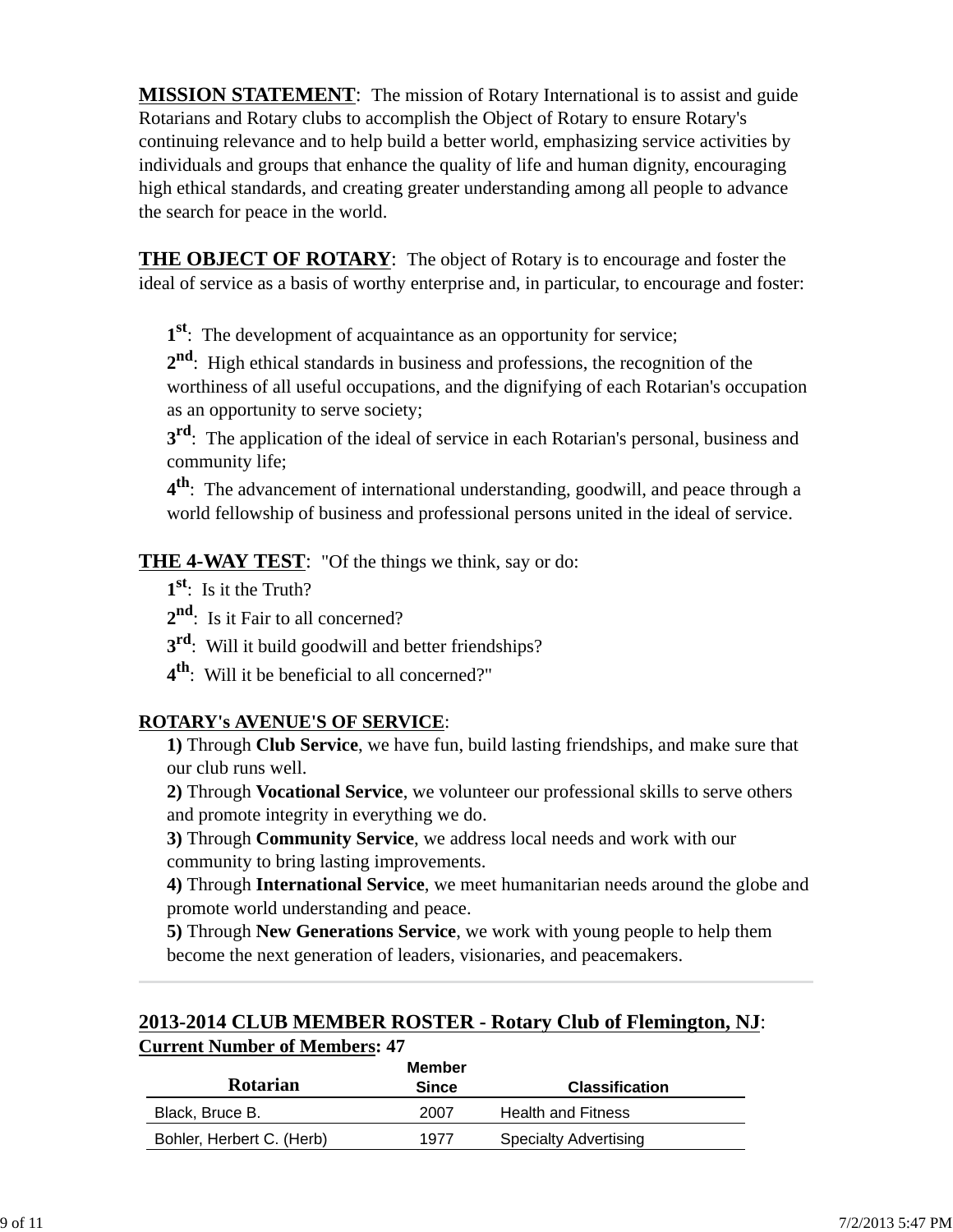| Chittenden, Robert L. (Bob)      | 2003 | M.E.F.P. Consulting Engineering |
|----------------------------------|------|---------------------------------|
| Clark, Arthur L. (Sandy)         | 1987 | Printing                        |
| Copeland, Harrie E. III          | 1976 | Auctioneering/Banking           |
| Davidson, James G. (Jim)         | 2002 | <b>Rubber Products</b>          |
| Ferrari, Frederick J. (Fred)     | 1964 | Orthodontia                     |
| Fisher, Charles H. (Charlie)     | 1961 | <b>Funeral Services</b>         |
| Fisher, Thomas H. (Tom)          | 2012 | Property & Casualty Insurance   |
| Harrison, Jeffrey (Jeff)         | 1996 | Psychotherapy                   |
| Hennessy, Jr., Richard (Rich)    | 2010 | <b>Financial Advisor</b>        |
| Hyman, Lynn                      | 2010 | <b>Retail Banking</b>           |
| Johnston, David W. (Dave)        | 2011 | <b>Financial Advisor</b>        |
| Kahl, Nancy                      | 2012 | Massage Therapy                 |
| Kamnitsis, Christopher P.        |      |                                 |
| (Chris)                          | 2001 | <b>Financial Planning</b>       |
| <b>Kavanagh, Michele</b>         | 2013 | <b>Community Banking</b>        |
| Liebross, Ira                    | 1997 | <b>Family Medicine</b>          |
| Loew, Darren                     | 2002 | Orthodontics                    |
| Martin, Teresa (Terry)           | 1993 | Solid Waste/Recycling           |
| Mazujian, Harry                  | 2004 | Clergy                          |
| McWilliams, Nancy                | 1992 | Psychotherapy                   |
| Metz, Kim                        | 2007 | <b>Technical Education</b>      |
| Muller, George D.                | 1964 | <b>Cut Glass Manufacturing</b>  |
| Nastasi, William (Bill)          | 1996 | <b>General Contracting</b>      |
| Newland, Robert D. (Bob)         | 1998 | Insurance                       |
| Ownes, Terry M.                  | 1987 | <b>Floor Covering</b>           |
| Parente, Steven (Steve)          | 2005 | Classification                  |
| Phelan, Christopher J. (Chris)   | 2009 | <b>Chamber Of Commerce</b>      |
| Randolph, R. Wayne               | 1982 | <b>Veterinary Medicine</b>      |
| Reinbacher, Otto A.              | 1997 | Clergy                          |
| Rogow, Stephen S. (Steve)        | 1973 | Orthodontics                    |
| Schaible, R. Michael (Mick)      | 1998 | <b>Appraisal Services</b>       |
| Skowronek, Kenneth J. (Ken)      | 1994 | <b>Family Law</b>               |
| Sollner, Richard F. (Dick)       | 1962 | Air Transportation              |
| Stothoff, Richard H. (Dick)      | 1966 | <b>Sanitary Engineering</b>     |
| <b>Stout, Deborah (Debbie)</b>   | 2013 | <b>Retail Banking</b>           |
| Thatcher, Thomas P. (Tom)        | 2006 | <b>Professional Planning</b>    |
| Venditti, Christopher C. (Chris) | 2009 | <b>Automotive Distribution</b>  |
| Weinstein, Theodore H. (Ted)     | 1994 | <b>Pulmonary Medicine</b>       |
| Widico, Karen A.                 | 1997 | <b>Public Health Services</b>   |
| Williams, Gwen                   | 1991 | Purchasing/Manufacturing        |
| Wise, Robert (Bob)               | 1992 | <b>Hospital Administration</b>  |